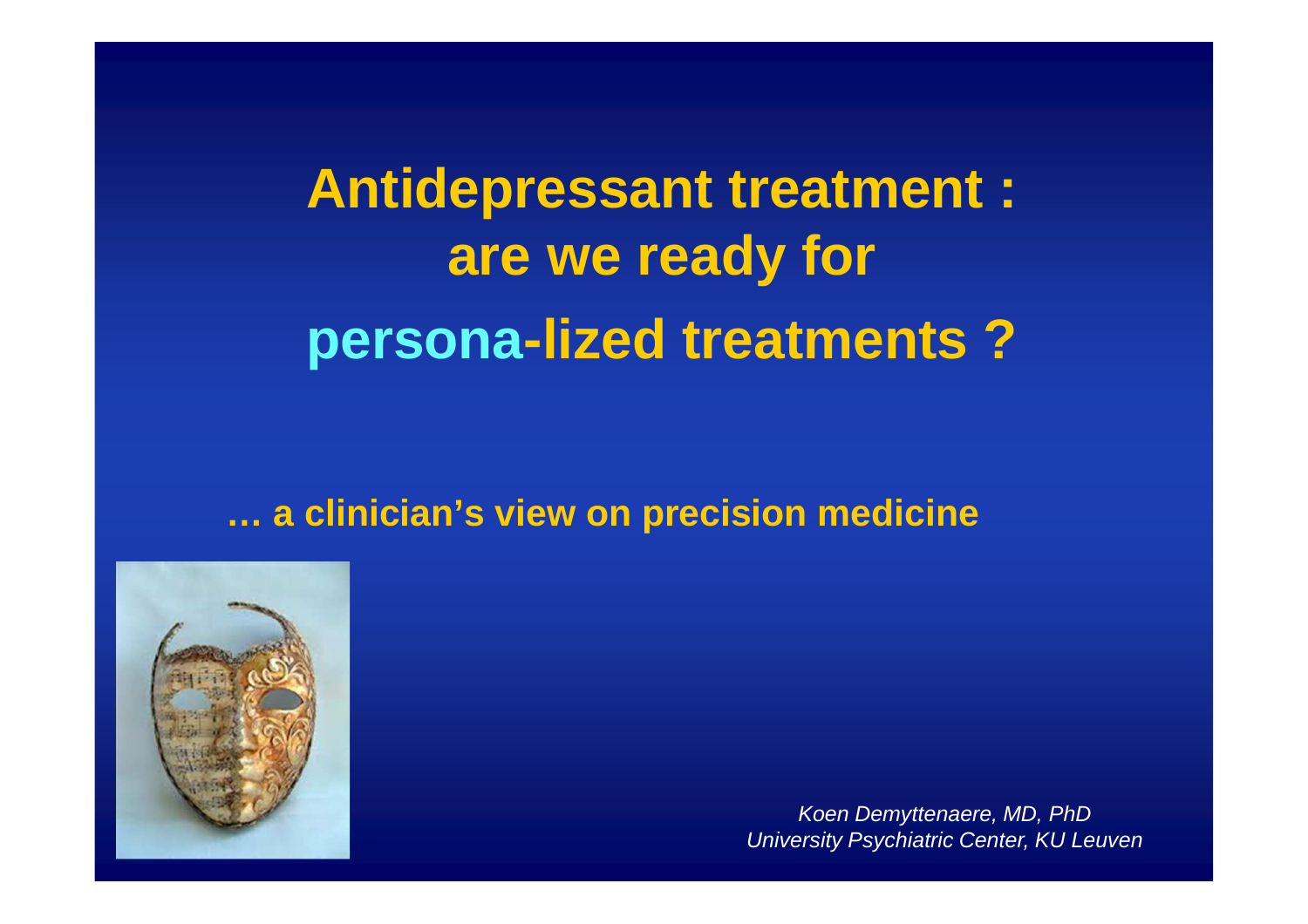# **'Impersonalized' efficacy of antidepressants**



Papakostas GI, Fava M, Eur Psychoneuropharm, 2009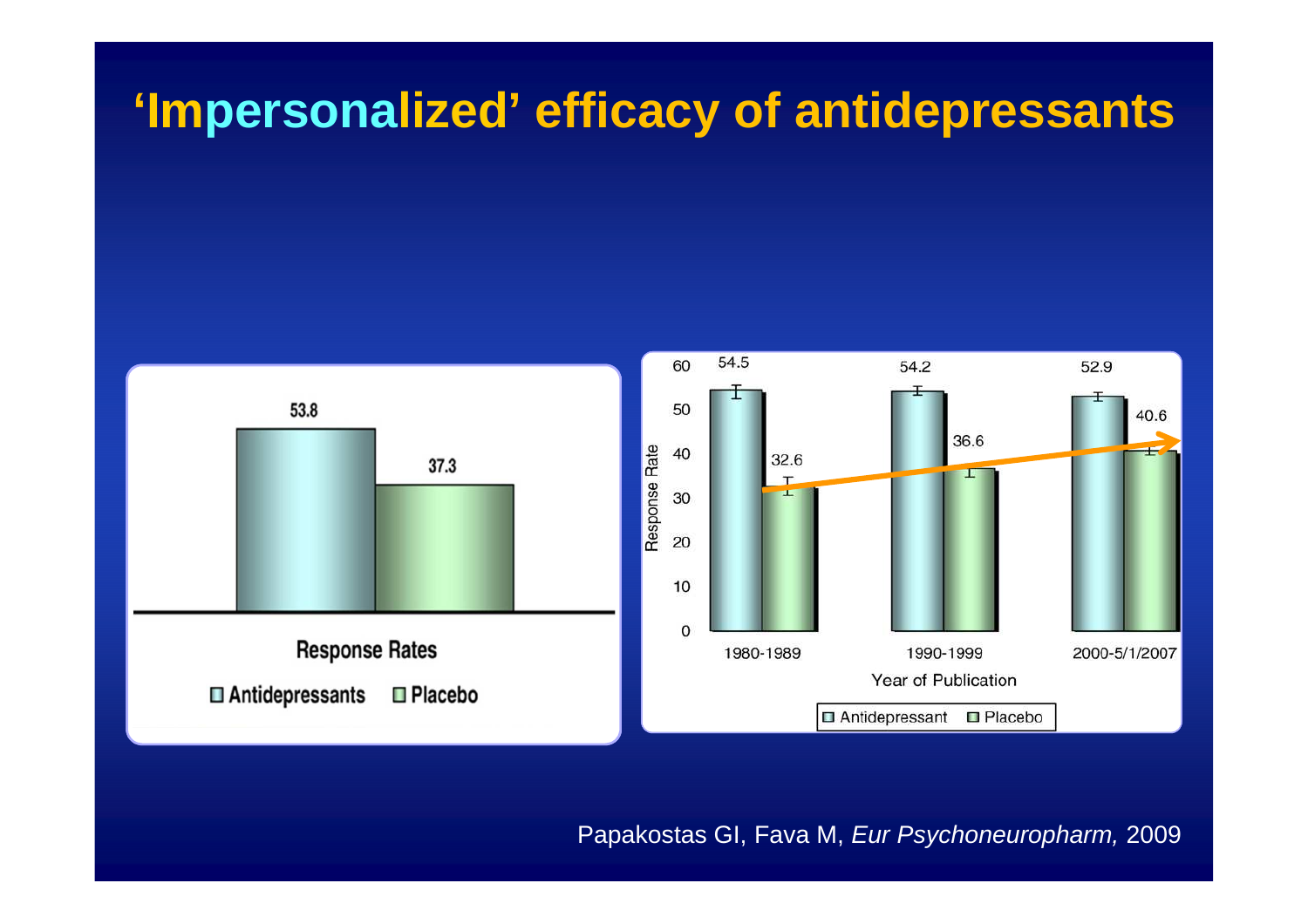## **What is the first step towards PERSONA-lized medicine in depression ?Take the PERSON into account**

#### $\bullet$ **Heterogeneity of tested populations**

– What is major depression ?

#### $\bullet$ **Limitations of rating instruments**

- Observer vs self-rating, past week or ESM, experimental settings ?
- $\bullet$ **Patient and physician attitudes / beliefs : PERSONA**

#### $\bullet$ **Low adherence**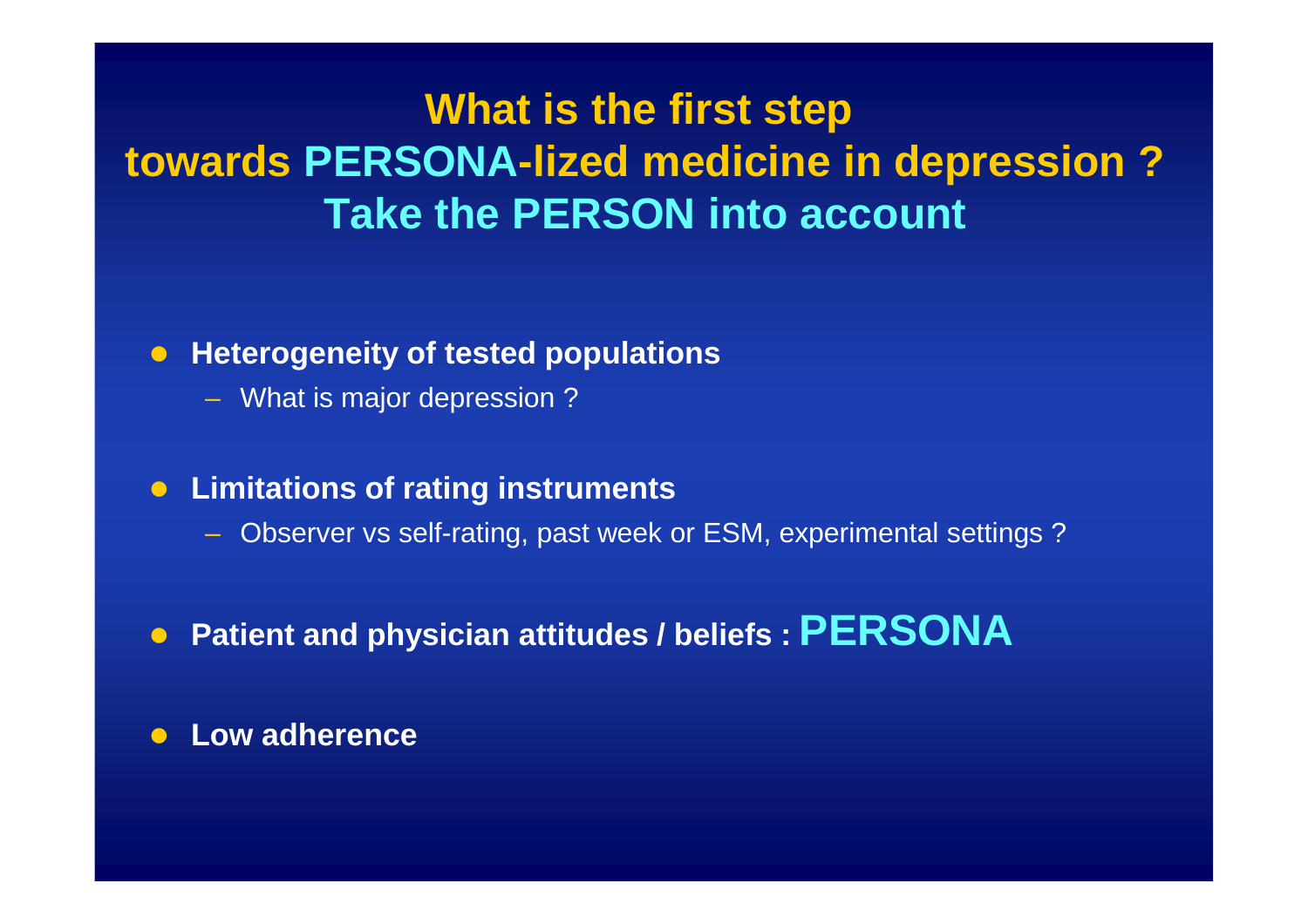## **DSM versus assessment tools :diversity in impersonalized depressive symptoms**

### **Observer-rating:**

### **Self-rating:**

- HAMD –
- MADRS : 10
- –**DSM : 9**
- $-$  IDS  $\qquad \qquad : 30$
- QIDS
- HAMD : 17 (21,28)
	- -
	-
	- $\sim$  : 16
- HADS : 7 MADRS-S : 9
- **PHQ : 9**
- Zung (SDS) : 20
- Beck (BDI) : 21
- **IDS-S** : 30
- QIDS-S : 16
- $-$  Carroll (CDS)  $\;$  : 52 (61)
- CES-D : 20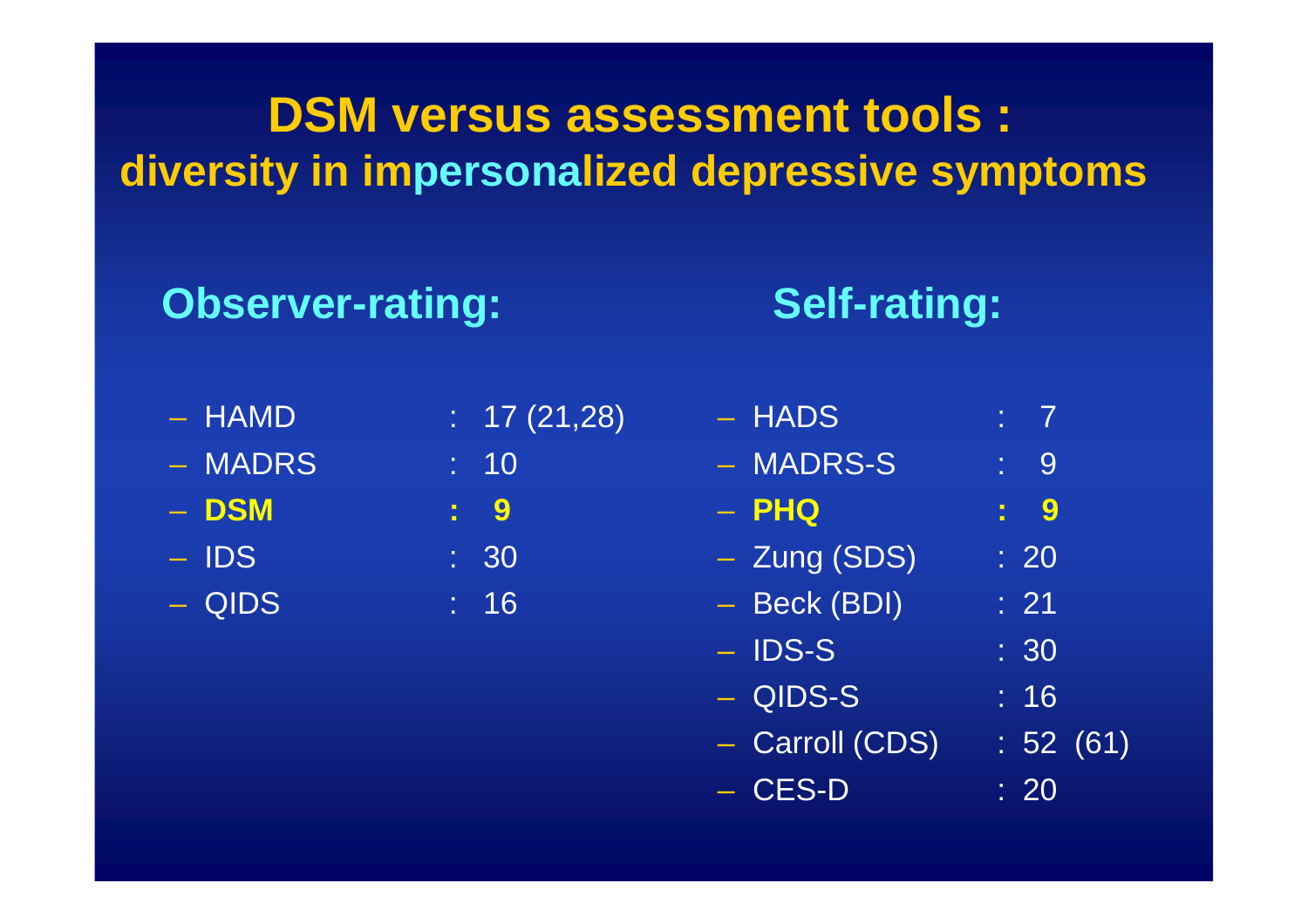## **DSM versus assessment tools :Diversity in depressive symptoms**

### **Observer-rating:**

### **Self-rating:**

- HAMD
- MADRS
- –
- $-$  IDS  $\qquad \qquad : 30$
- QIDS : 16
- $\therefore$  17 (21,28)
- $\overline{\phantom{0}}$  : 10
- **DSM : 9**
	-
	-

| - HADS       |                  |
|--------------|------------------|
| - MADRS-S    | 9                |
| - PHQ        | $\blacksquare$ 9 |
| - Zung (SDS) | $\overline{20}$  |
| - Beck (BDI) | $\cdot$ 21       |
| $-$ IDS-S    | :30              |
|              |                  |

- QIDS-S : 16
- $-$  Carroll (CDS)  $\;$  : 52 (61)
- CES-D : 20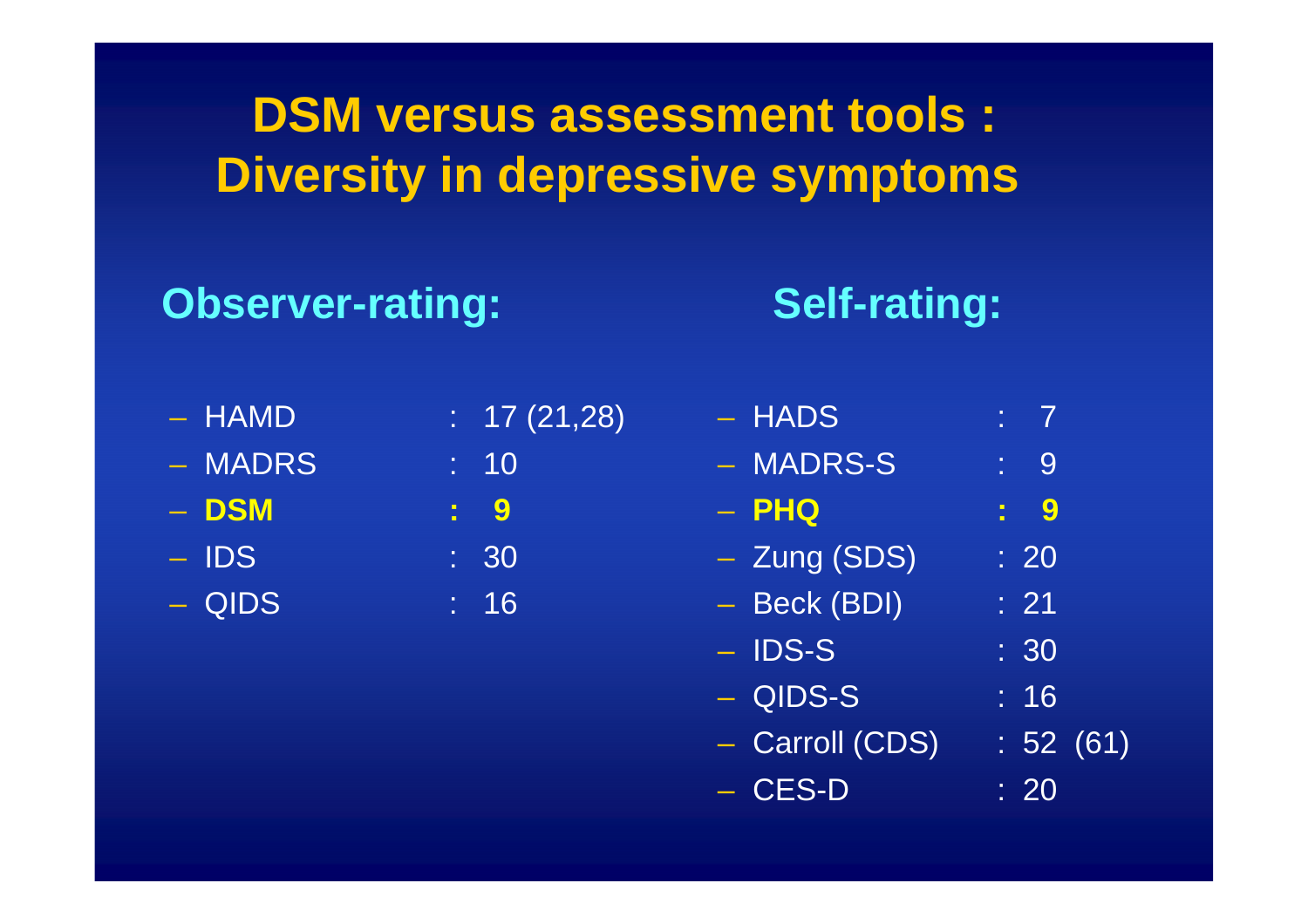### **Standard scales 'impersonalise'…. assessing change….…an art of lenses in a hall of mirrors ??**



## **HAMD : reflects change with TCAs**

## **MADRS : reflects change with a variety of ADs**

- The 10 items from the CPRS that changed most in<br>entidentescent treatment antidepressant treatment
- $\mathcal{L}_{\mathcal{A}}$  , and the set of the set of the set of the set of the set of the set of the set of the set of the set of the set of the set of the set of the set of the set of the set of the set of the set of the set of th  $-$  'high sensitivity to change' : ???

#### $\bullet$ **BDI : reflects change with CBT**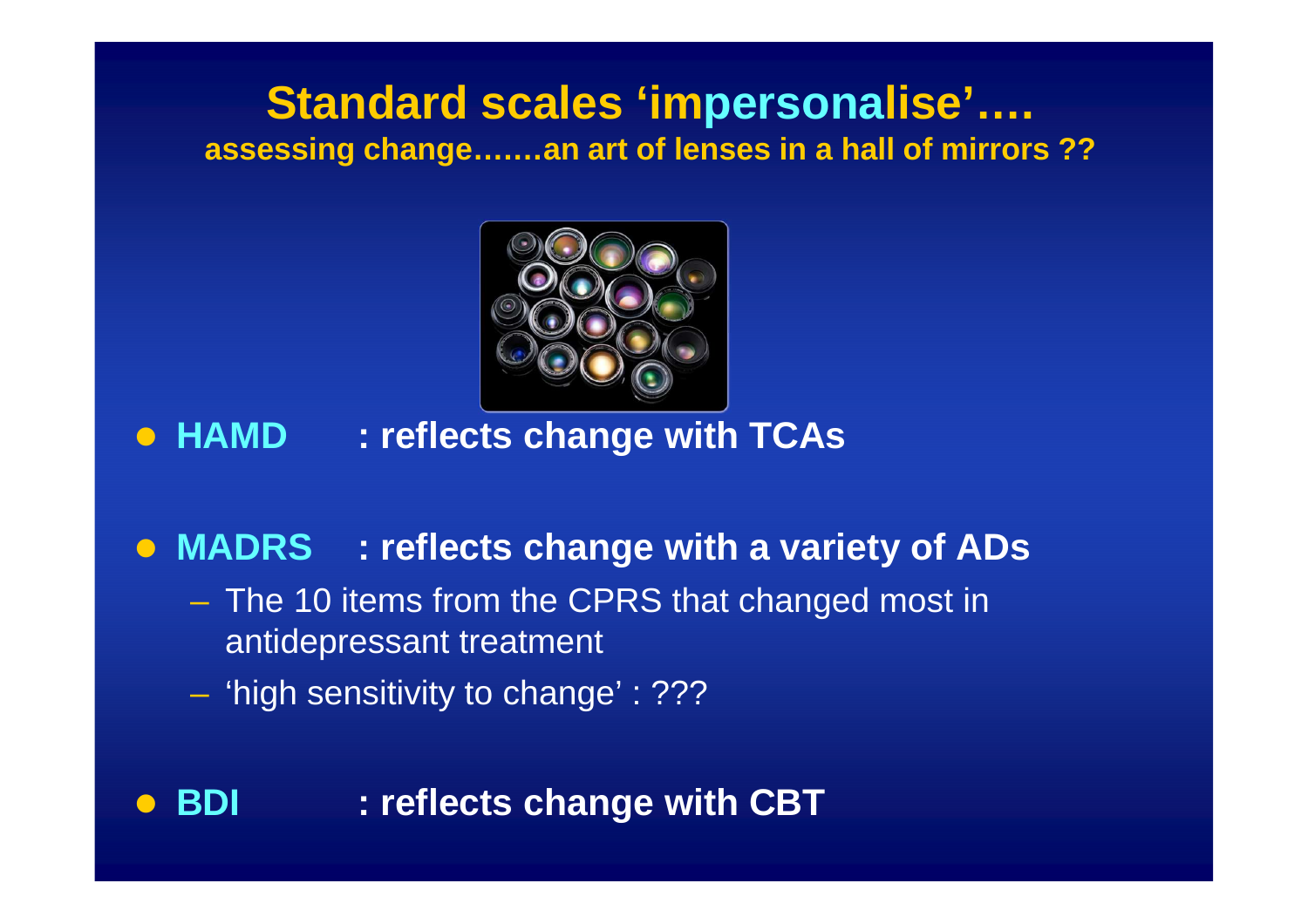## **Heterogeneity of antidepressant marketing : towards personalized medicine ?**

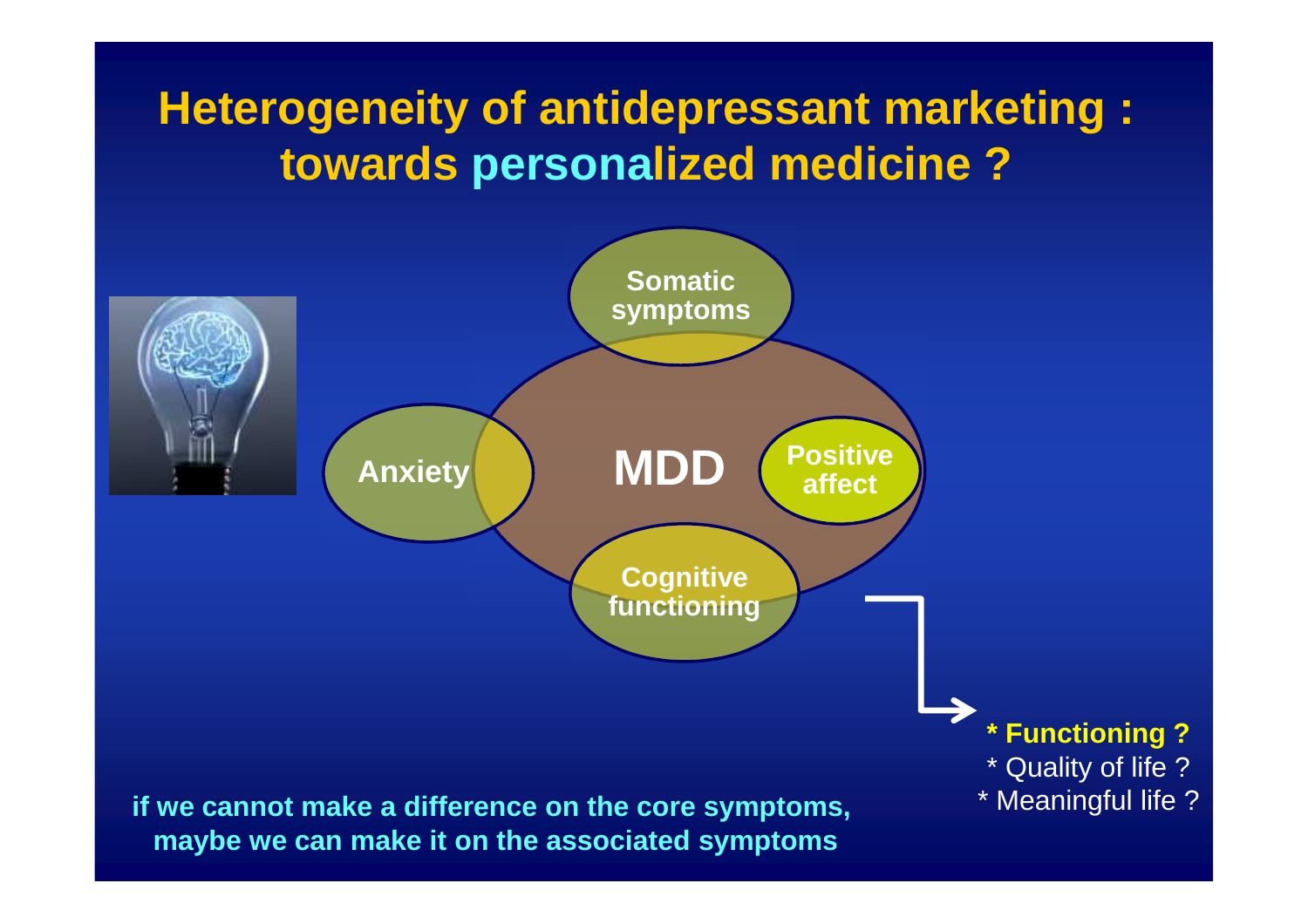# **RATING SCALES'IMPERSONALIZE' THE PATIENT**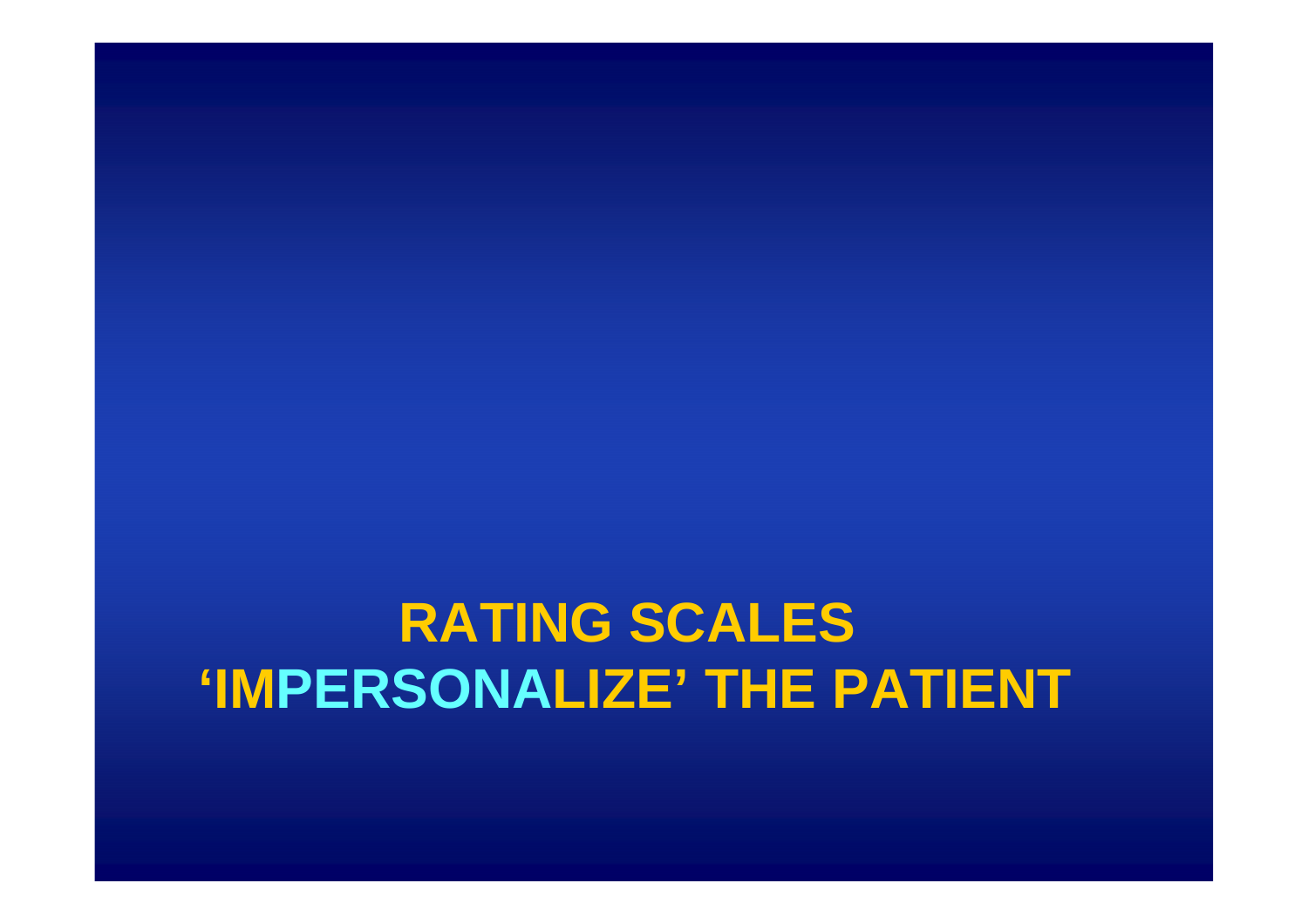### **Is what we measure what matters for patients?**

### **Physicians top 10 ranking**

**Negative feelings : blue mood, despair, anxiety, depression**

**Feeling down, depressed or hopeless**

**Little interest or pleasure in doing things**

**Symptoms disrupted social life / leisure activities**

**Feeling tired or having little energy**

**How satisfied are you with yourself**

**How much are you enjoying life**

**Symptoms have disrupted your work**

**To what extent life is meaningful** 

**How satisfied are you with your personal relationships** 

### **Patients top 10 ranking**

**To what extent life is meaningful**

**How much do you enjoy life**

**How satisfied are you with yourself**

**How able are you to concentrate**

**Negative feelings : blue mood, despair, anxiety**

**Feeling tired or having little energy**

**Feeling down, depressed or hopeless**

**Feeling strong**

**How satisfied are you with your personal relationships** 

**Feeling active**

Demyttenaere K., Donneau AF, Albert A, Ansseau M., Constant E., van Heeringen K., J Affect Dis 2014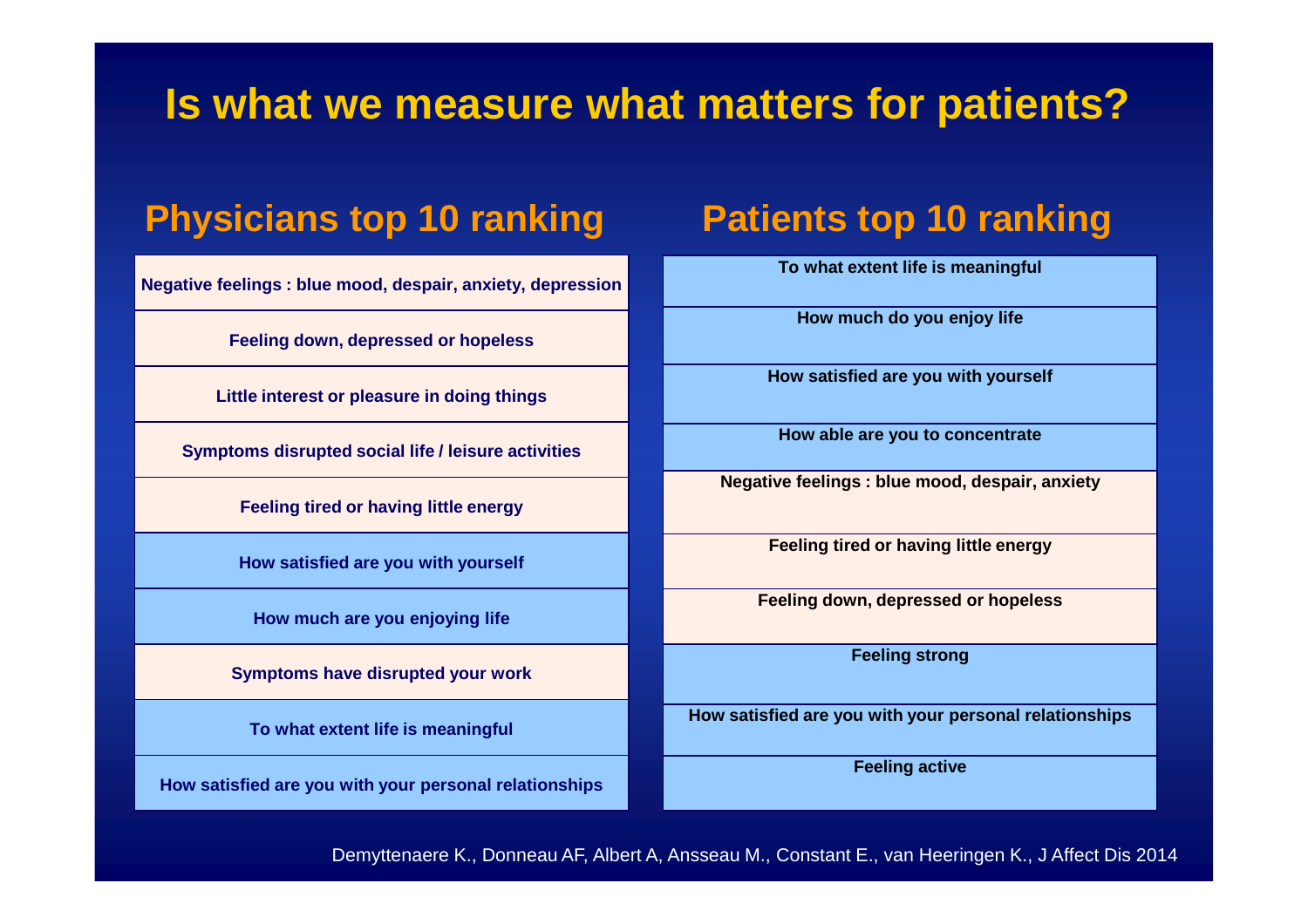**Divergence in expectations between physician and patient influences 6 month outcome ( Multivariate - with baseline continuous divergence index )**

> -Combinaison of the psychometric scales

|                   |                  | P-      |
|-------------------|------------------|---------|
| <b>Effect</b>     | $Est \pm SE$     | valueb  |
| Intercept         | $104.0 \pm 11.5$ | < .0001 |
| <b>Divergence</b> | $-22.4 \pm 9.77$ | 0.024   |

<sup>b</sup> GLMM model



*Demyttenaere K. et al., J Affect Dis 2014*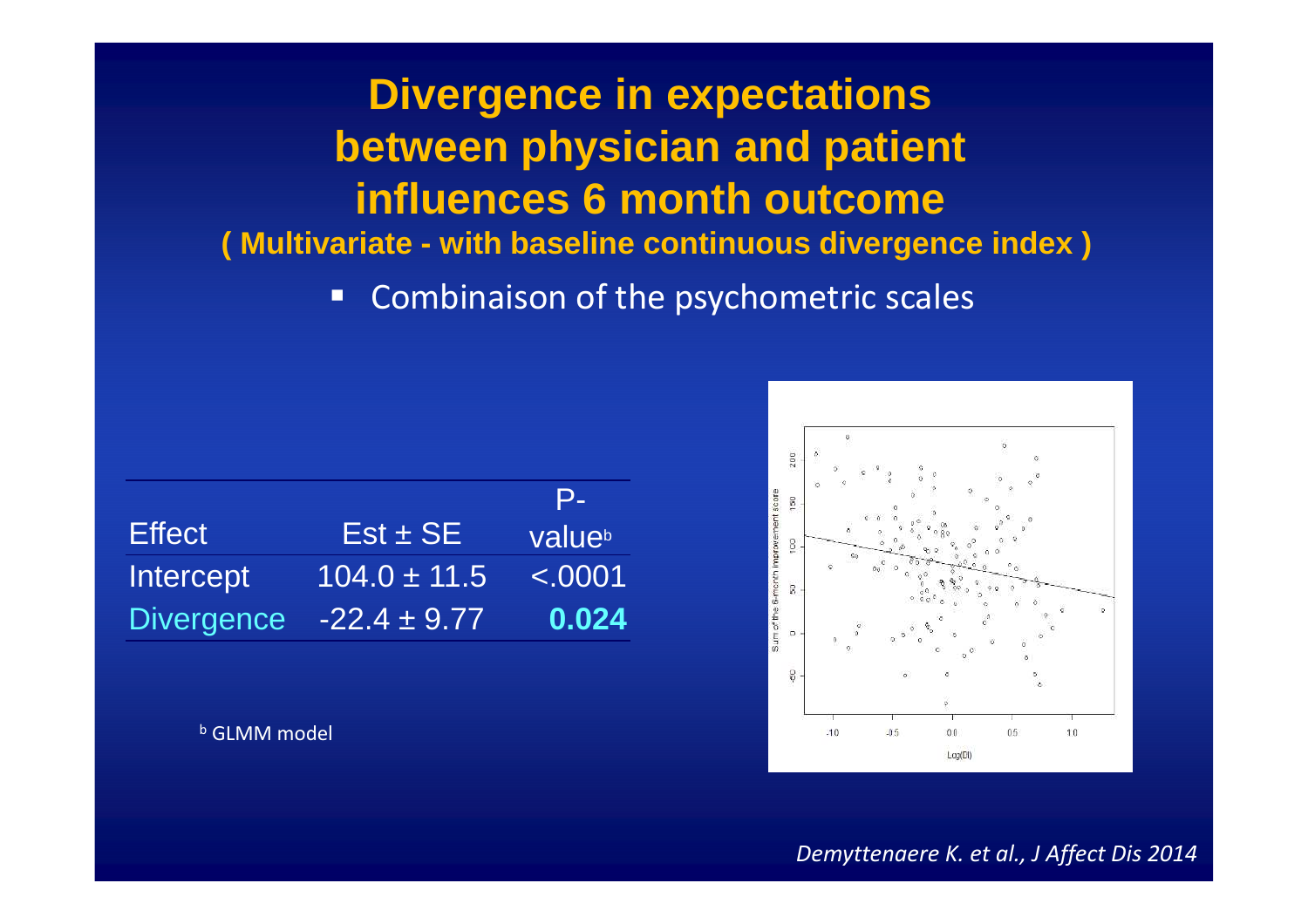## **'PERSONA'**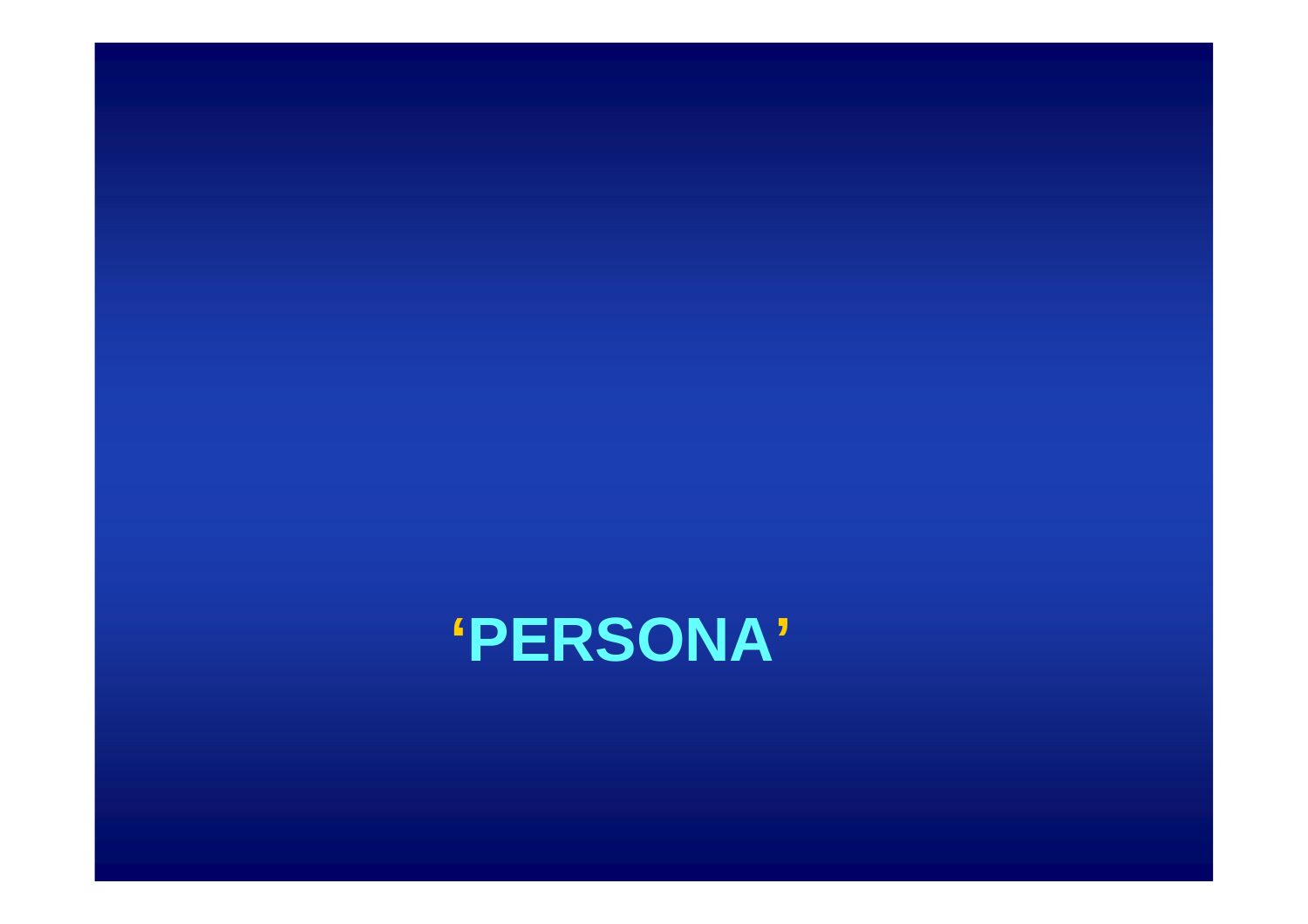### **PERSONA :**

 **the power of belief, imagination, symbols, meaning,expectation, persuasion and self-relationship**

 $\bullet$  **Hypericum Depression Trial Study group. Effect of hypericum perforatum in MDD: a randomized clinical trial**

 $\mathcal{L}_{\mathcal{A}}$ Hypericum versus sertraline versus placebo : **failed trial** 

(JAMA, 2002)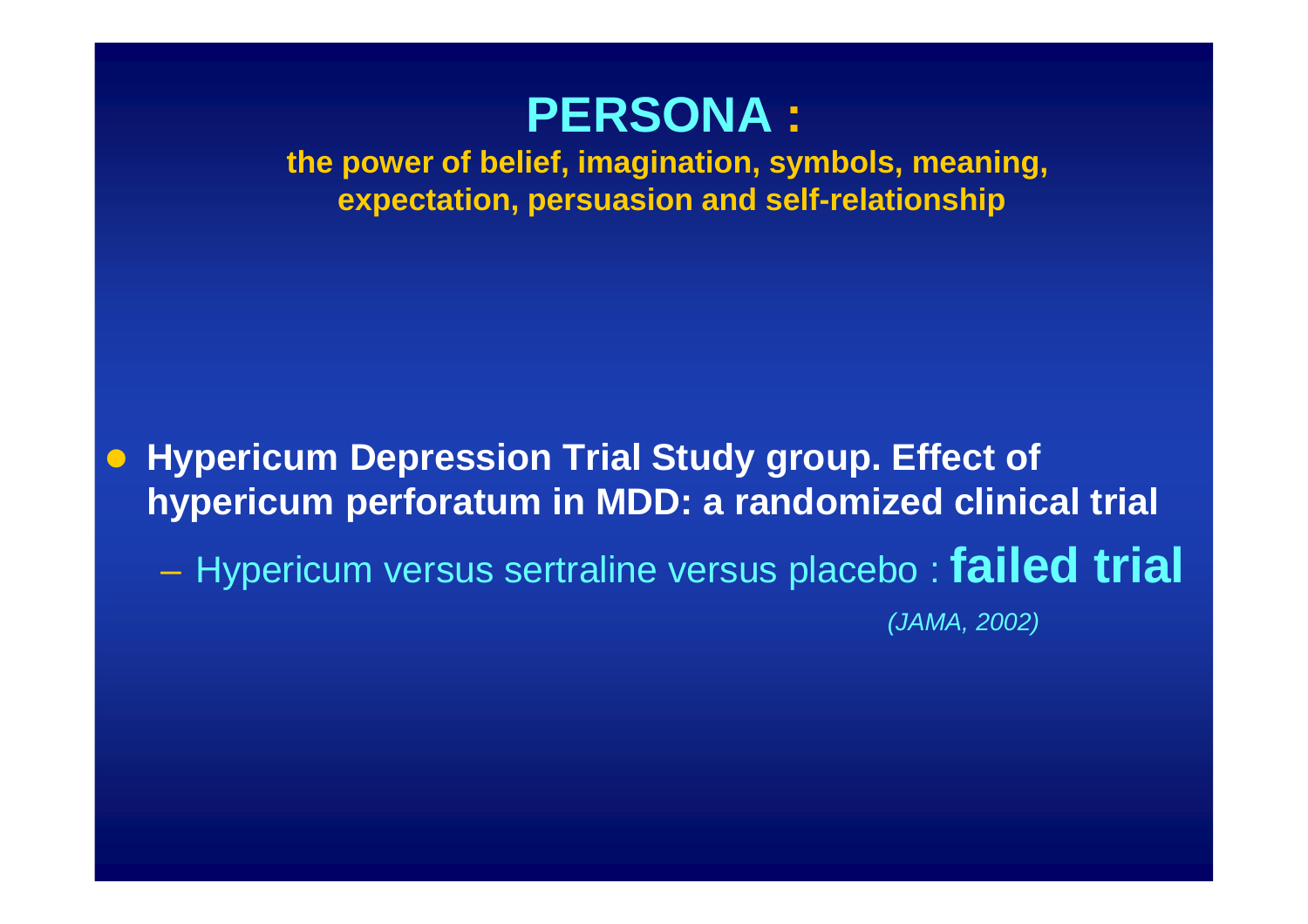## **PERSONA :**

 **the power of belief, imagination, symbols, meaning,expectation, persuasion and self-relationship**

| <b>Treatment guessed by patient</b>   | <b>Remission by guess group</b> |
|---------------------------------------|---------------------------------|
| sertraline                            | $31\%$ (P<.001 vs plc)          |
| hypericum                             | 37% (P<.001 vs plc)             |
| placebo                               | 22%                             |
|                                       |                                 |
| <b>Treatment guessed by physician</b> | <b>Remission by guess group</b> |
| sertraline                            | 43% (P<.001 vs plc)             |
| hypericum                             | $33\%$ (P<.001 vs plc)          |

Chen JA et al., J Clin Psychiatry 2011Chen JA et al., Asian J Psychiatry <sup>2014</sup>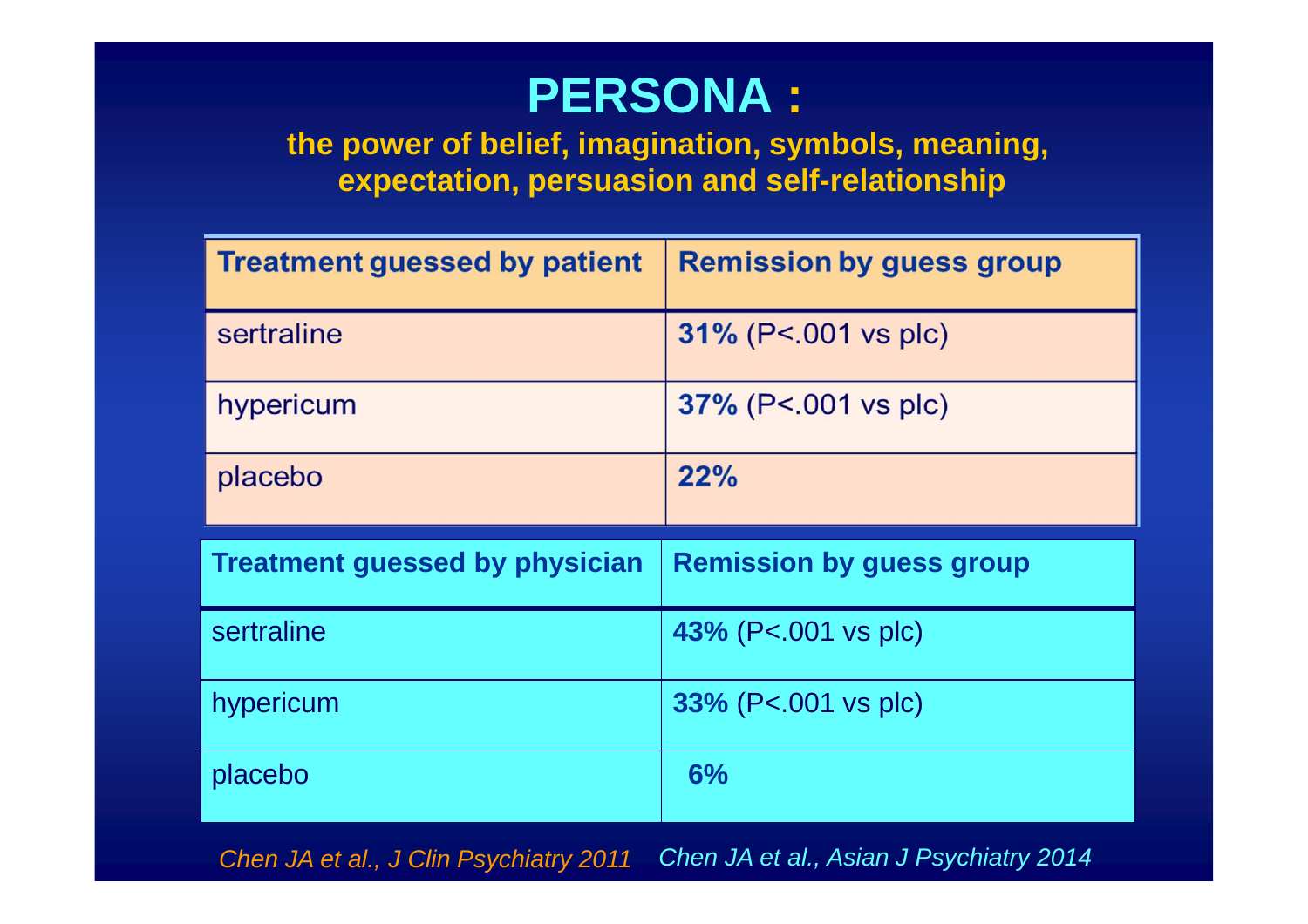

**Patient's attitude towards medication and outcome (response rate)** 

| Q-LES-Q item 15                 | <b>Placebo</b> | <b>Antidepressant (escit, SNRI)</b> |
|---------------------------------|----------------|-------------------------------------|
| Rather negative attitude        | 34%            | 51%                                 |
| <b>Neutral attitude</b>         | 36%            | 56%                                 |
| <b>Rather positive attitude</b> | 56%            | 69%                                 |

**The difference between placebo and antidepressant is about as large as the difference between patientswith a negative and a positive attitude to medication**

Demyttenaere K, Lader M et al., 2011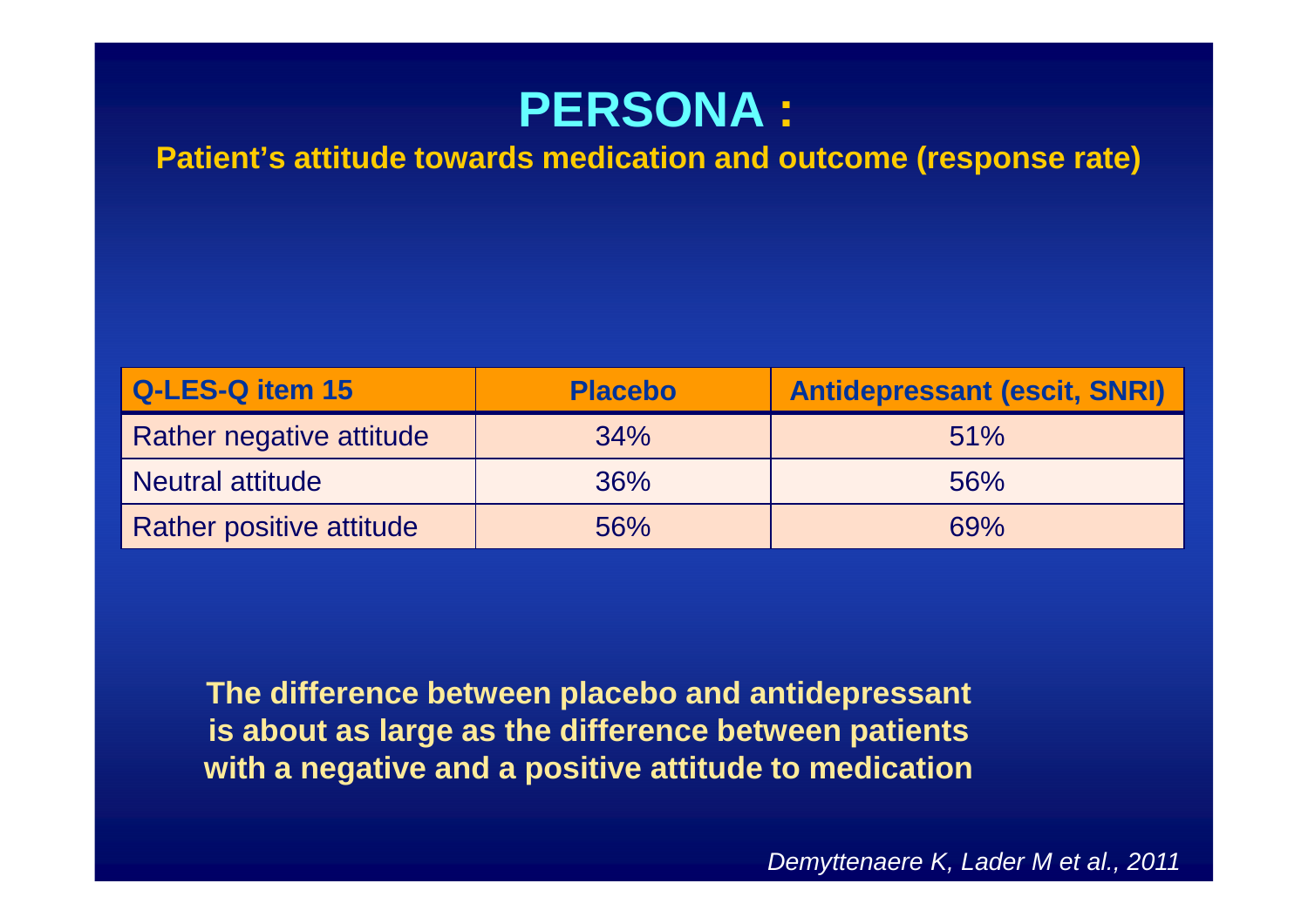

### **Psychosocial and clinical factors predicting outcome : ceiling effect ?**

#### $\bullet$ **Factors predicting remission after 6 months of treatment :**

| - Being married / living together                 | OR: 2.81 |
|---------------------------------------------------|----------|
| - Age                                             | OR: 0.86 |
| - Baseline pain severity                          | OR: 0.86 |
| - Number of previous depressive episodes OR: 0.74 |          |
| - Unemployment                                    | OR: 0.27 |
|                                                   |          |

Demyttenaere K et al., *Prim Care Companion J Clin Psychiatry* 2009;11:307–31.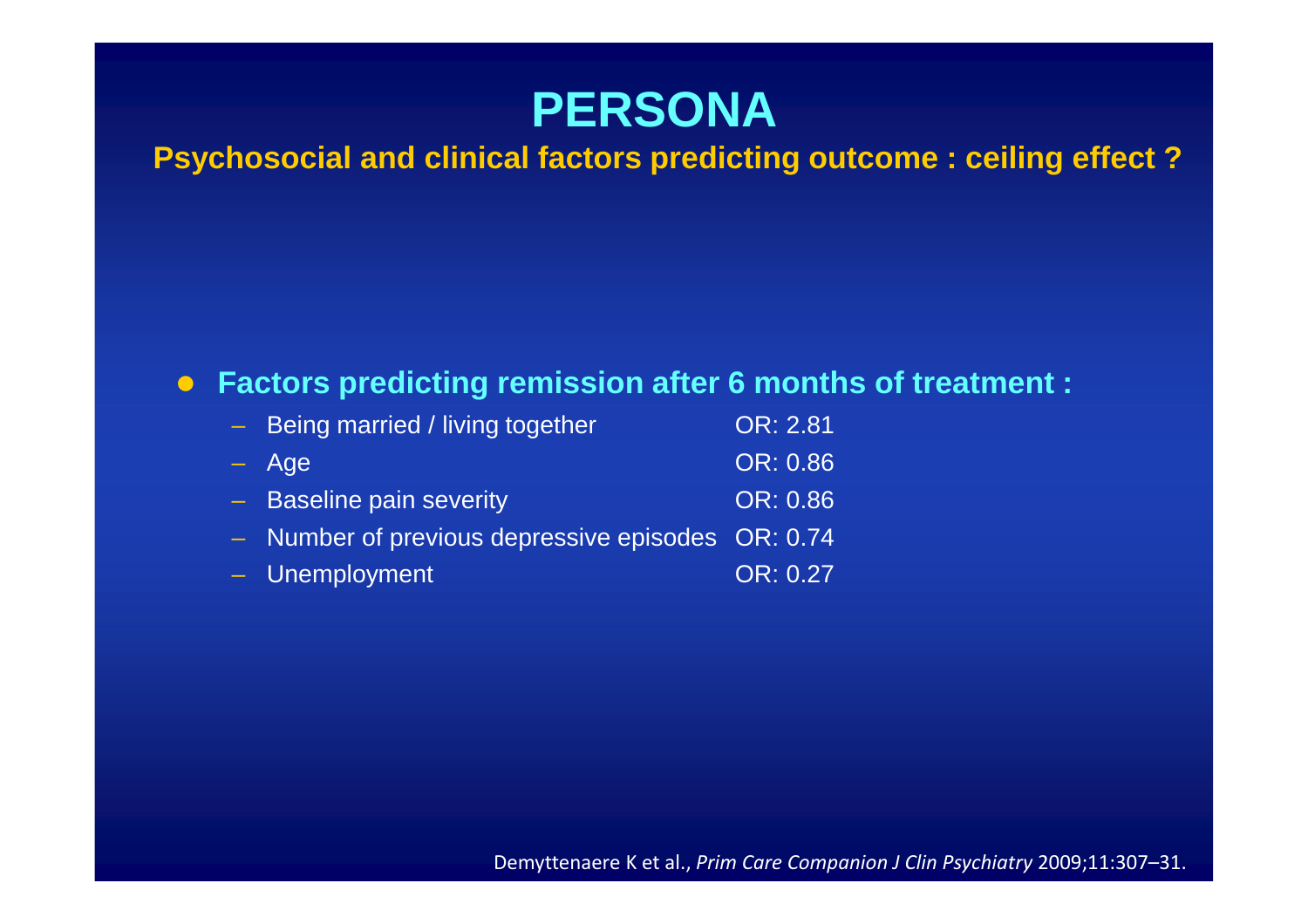## **PERSONA : Patient preference and outcome**

- $\bullet$ **48% prefer psychotherapy**
- $\bullet$  **18% prefer antidepressants**
- $\bullet$ **34% no preference**



**Kwan BM et al., 2010**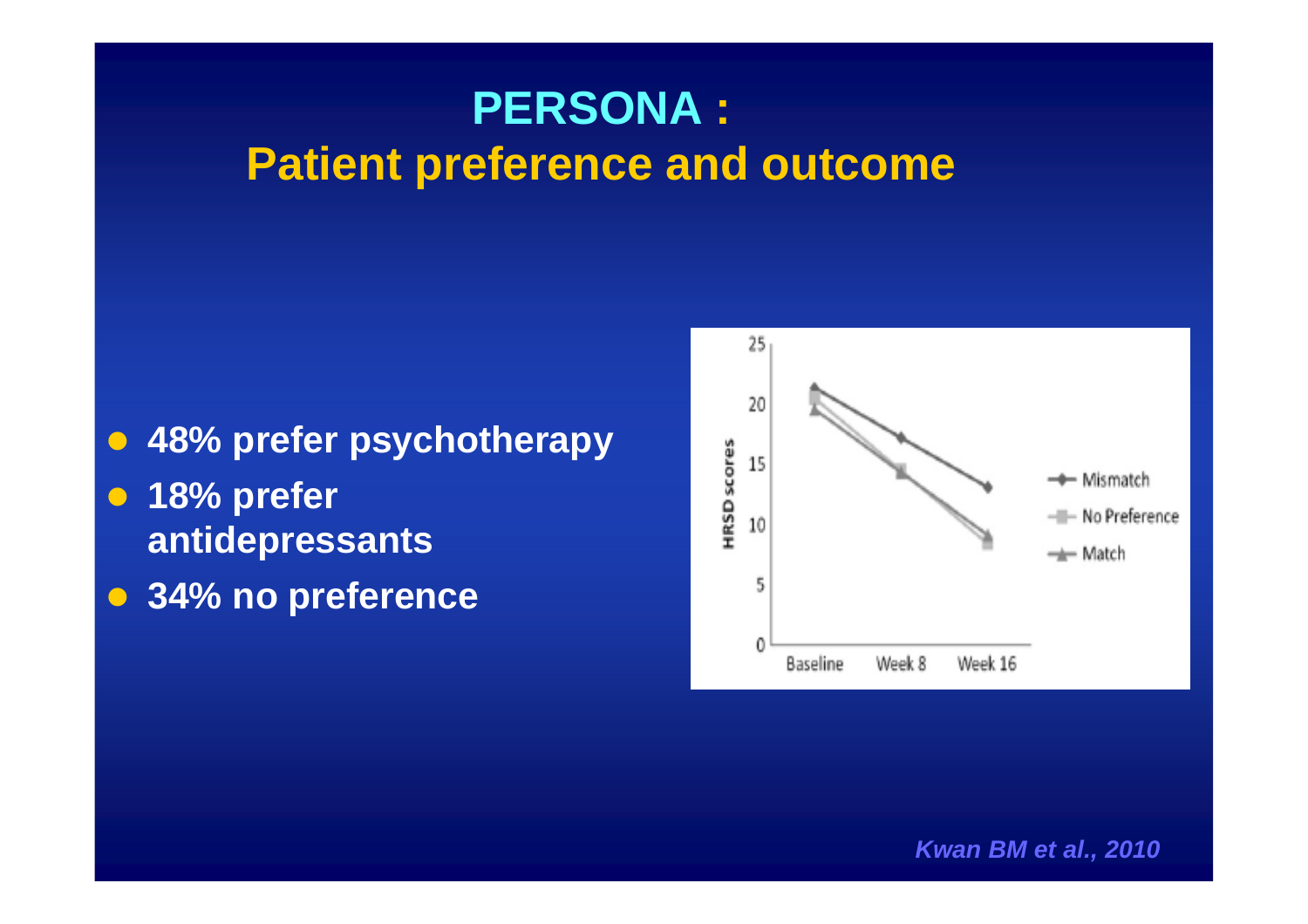



# **ADHERENCE**

The most expensive drug is the one that has not been taken…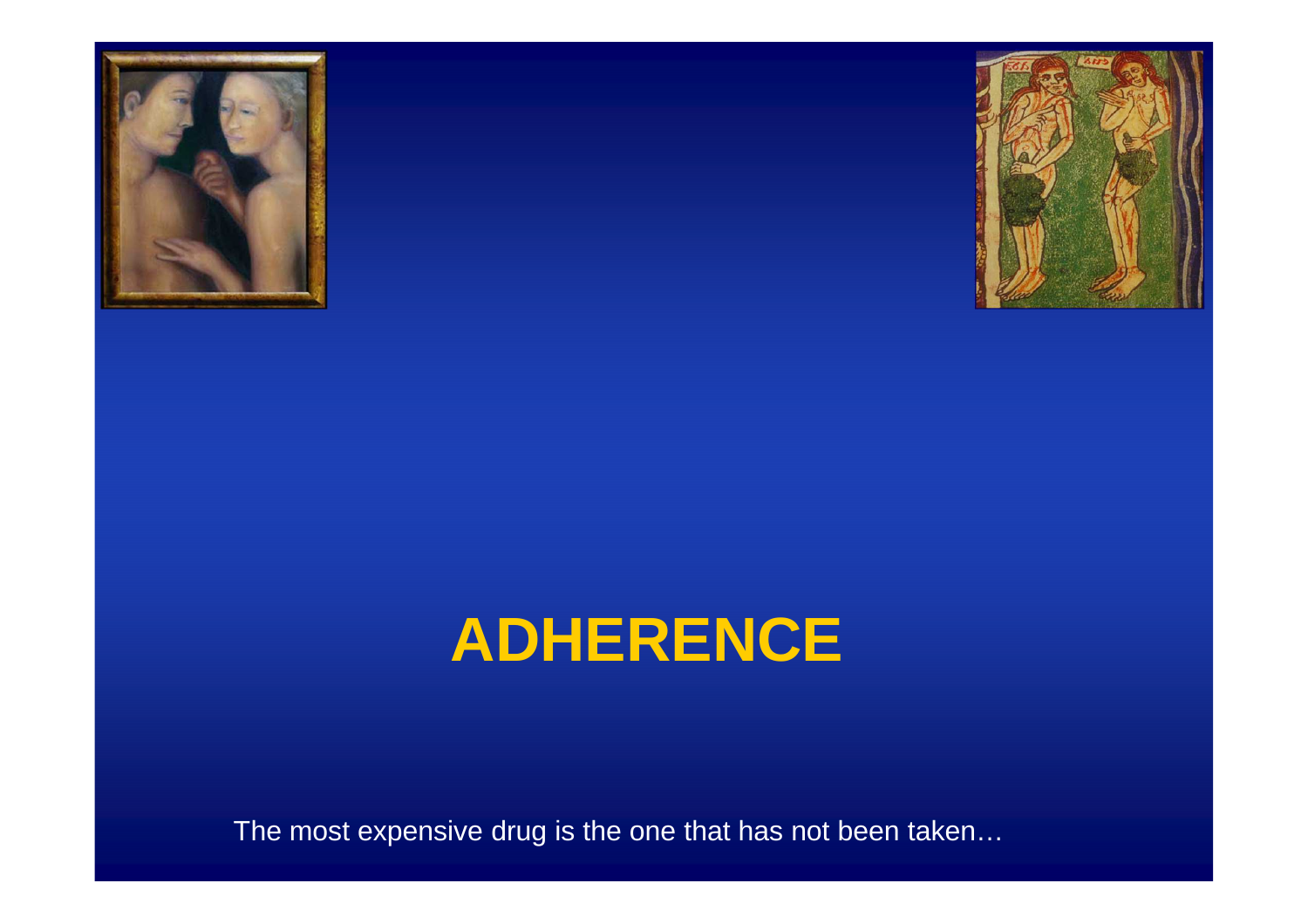

The Total-System Solution for a Leading Cause of Medication Failure

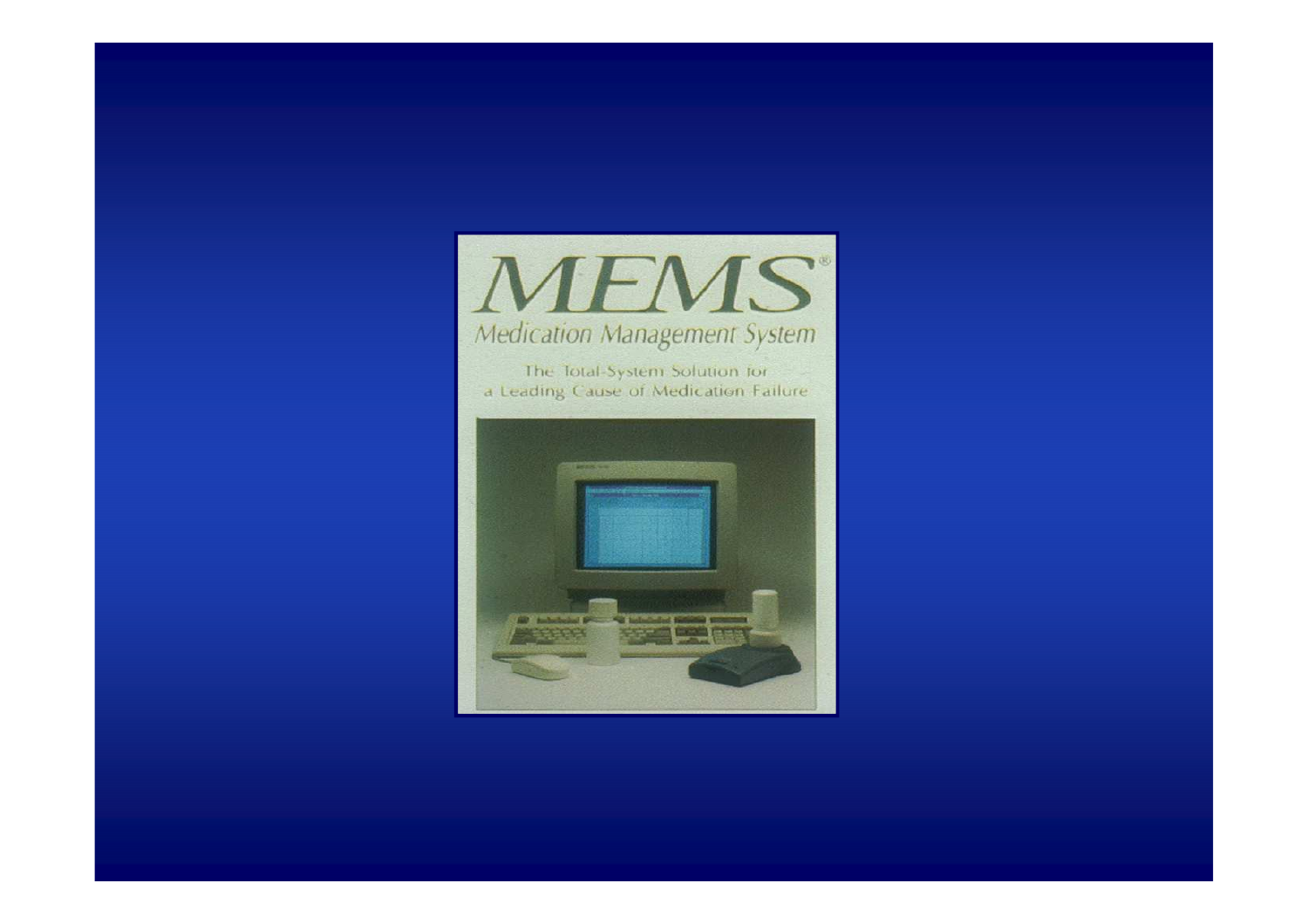### **Patient Adherence : Frequency Distribution**



Demyttenaere K et al., Int Clin Psychopharmacol 1998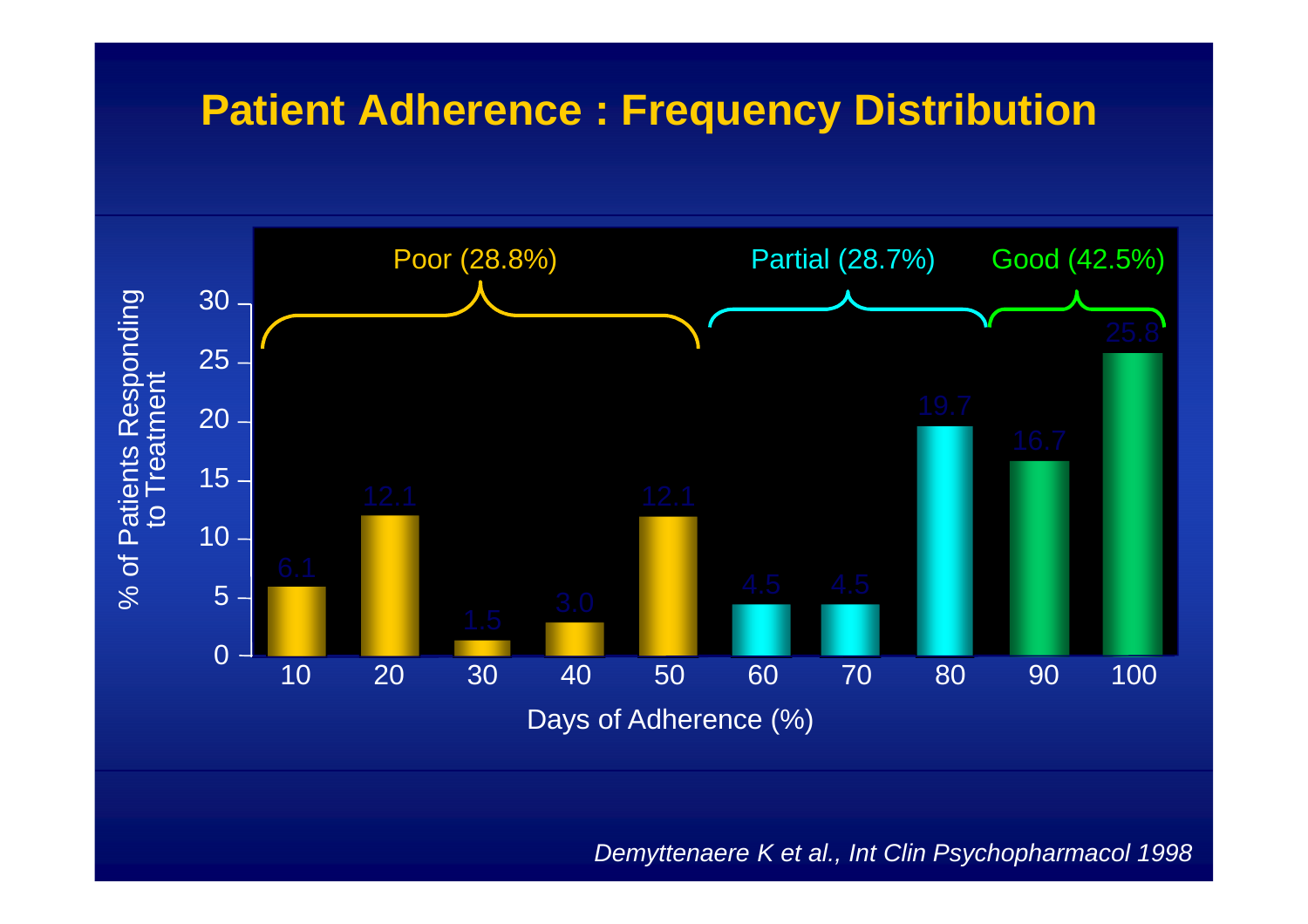

## **TAKING INTO ACCOUNT THE PERSONA (OR ANIMA ?)IS THE FIRST STEP TO PERSONA-LIZED TREATMENT OF DEPRESSION**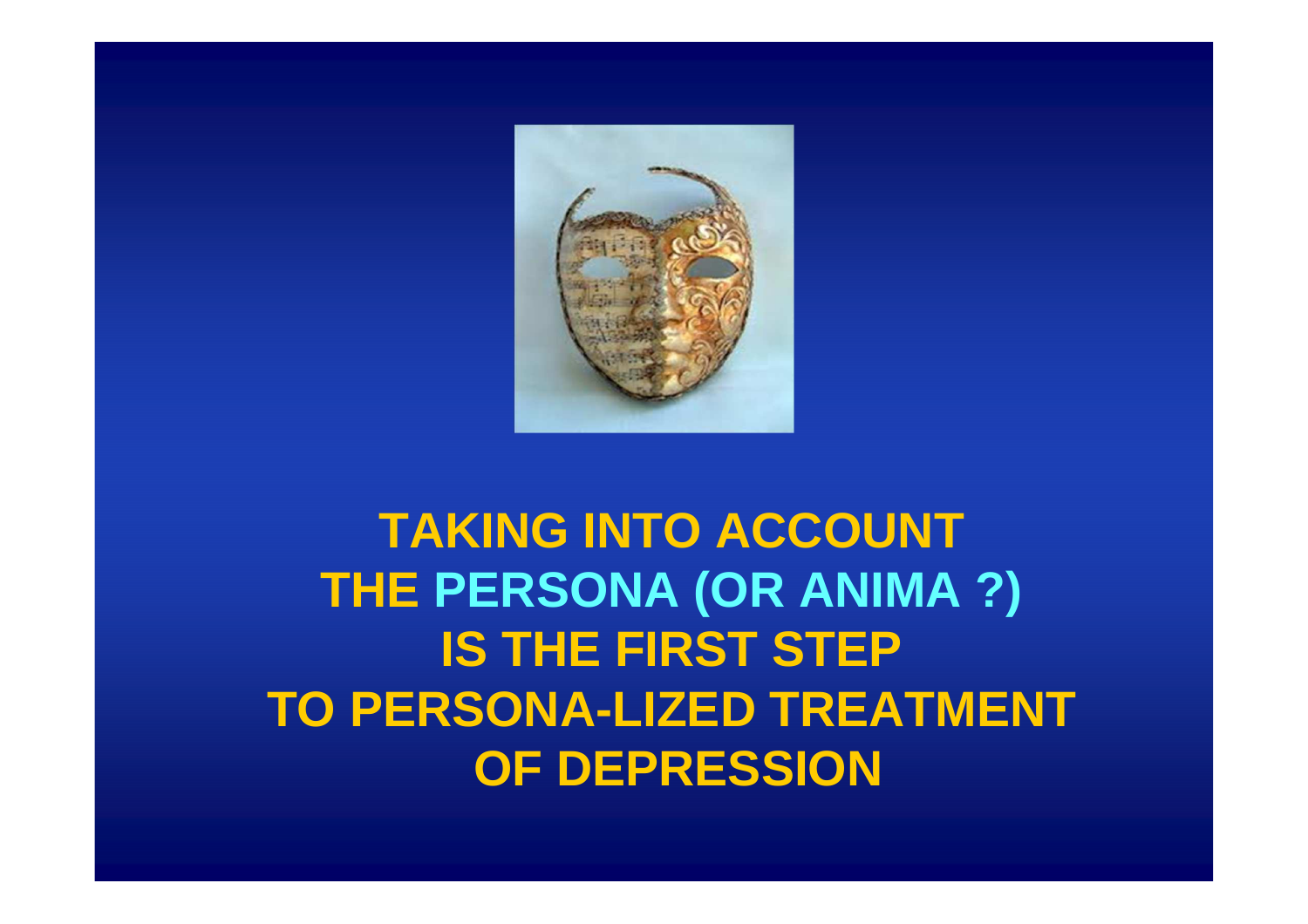## **Early abuse (4-7 years) predicts a worse outcome**

Abuse/interpersonal violation

Were you physically abused? Were you sexually abused? Were you emotionally abused? Did you experience extreme poverty or neglect? Did you witness domestic violence within your family? Did you experience sustained bullying or rejection by schoolmates?

**Family breakup** 

Did your parents divorce or separate? Were you separated for a long period from a parent, brother or sister? Was there distained conflict within your family?

Family health/death Did one of you parents, a brother or sister die? Did one of your parents, a brother or sister experience a life-threatening illness?

Personal health Did you undergo major surgery or repeated hospitalization? Did you experience a life-threatening illness or injury?

Disaster/war Did you witness first-hand a natural disaster such as earthquake, flood or fire? Did you witness warfare?

Other traumatic events Were you born prematurely, or experience other birth complications? Were you adopted? Was your house destroyed by fire or other means?



Williams LM et al., 2016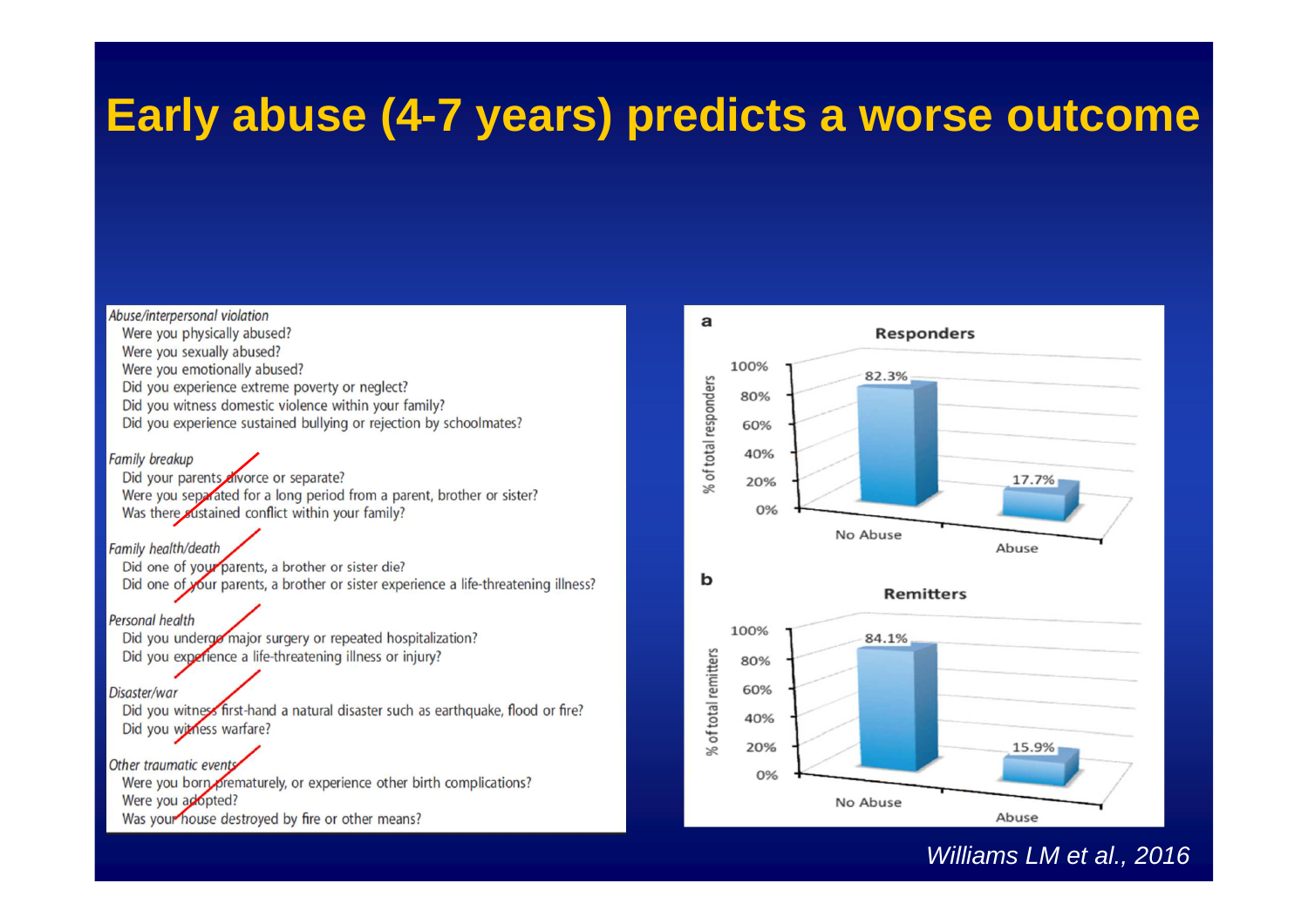**Personalized outcome prediction : feasibility ? outcome predictors with machine learning**

> **77.7% of predictions for remission correct65.5% of predictions for TRD correct**



Data from TRD I, II and III: 2000 – 2015 (n = 480; full data set) *Kautzky A, et al. J Clin Psychiatry. 2017;78:215-22.*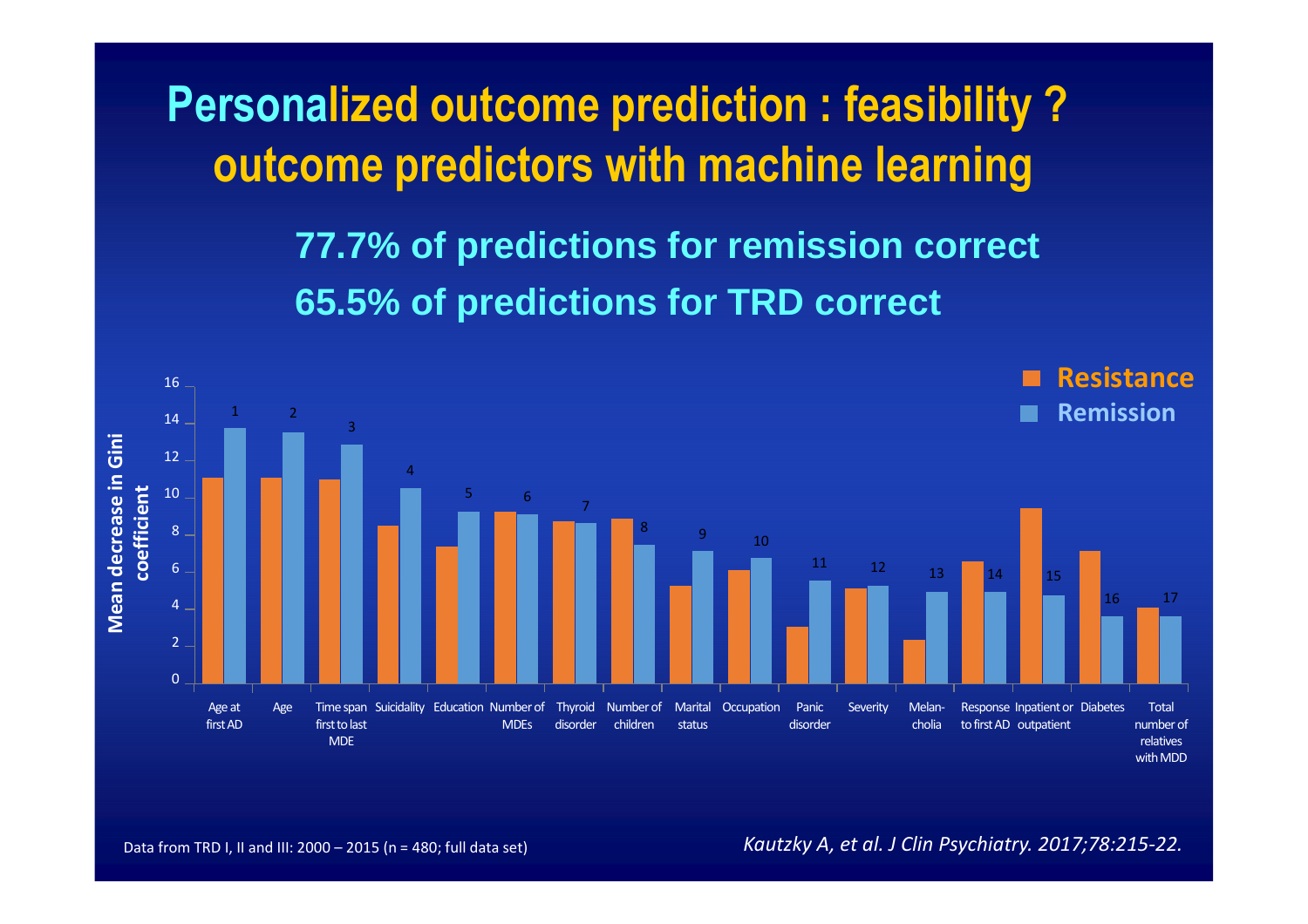## **BMI and choice of antidepressant ??**



### **In morbid obesity (II):**

- **Bupropion better than**•
	- **SSRI**
	- •**Venlafaxine-mirtazapine**

### **In overweight or obesity (I):\* no difference**

**In normal- or under-weight: \* venla-mirtazapine better than bupropion-SSRIs\* SSRI better than bupropion-SSRI**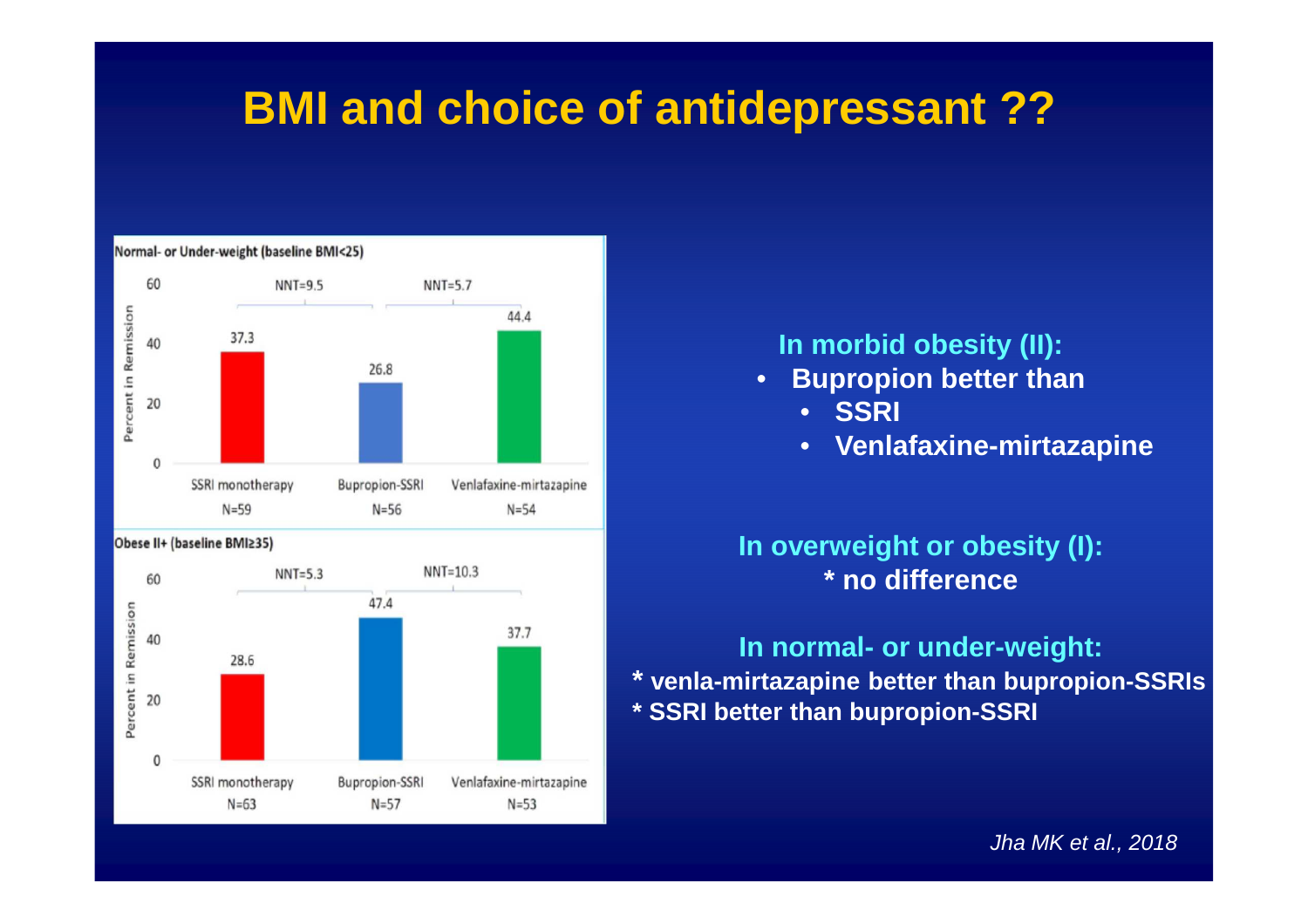## **Right anterior insula normalized metabolism\* differentially predicts outcome with CBT or with escitalopram**

**\* relative to whole-brain metabolism**



**Right insula hypometabolism Right insula hypermetabolismpredicts higher remission rates predicts higher remissionwith CBT with escitalopram**

**rates**

McGrath CL et al., 2013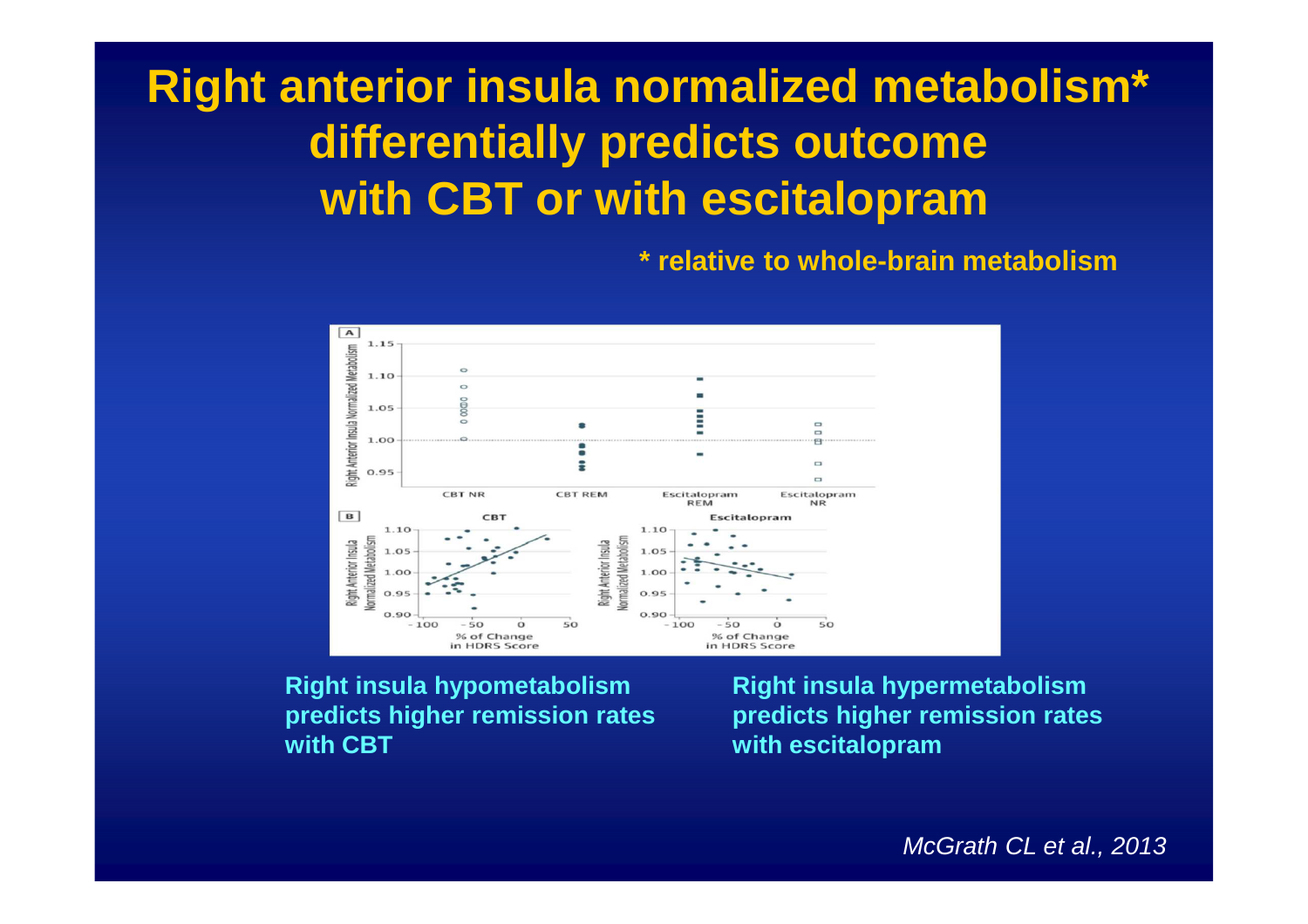# **CRP and depression (symptom severity)**

 $\bullet$ **Higher CRP associated with higher depression severity**

- $-$  but mainly in women
- $\bullet$  **Observed mood, cognitive symptoms, interest-activity (and borderline significant for suicidality) show strongestassociation with CRP** 
	- $-$  but only in women

 $\bullet$ **Overall: higher CRP weakly associated with poor outcome**

Köhler-Forsberg O et al., 2017; Uher R et al., 2014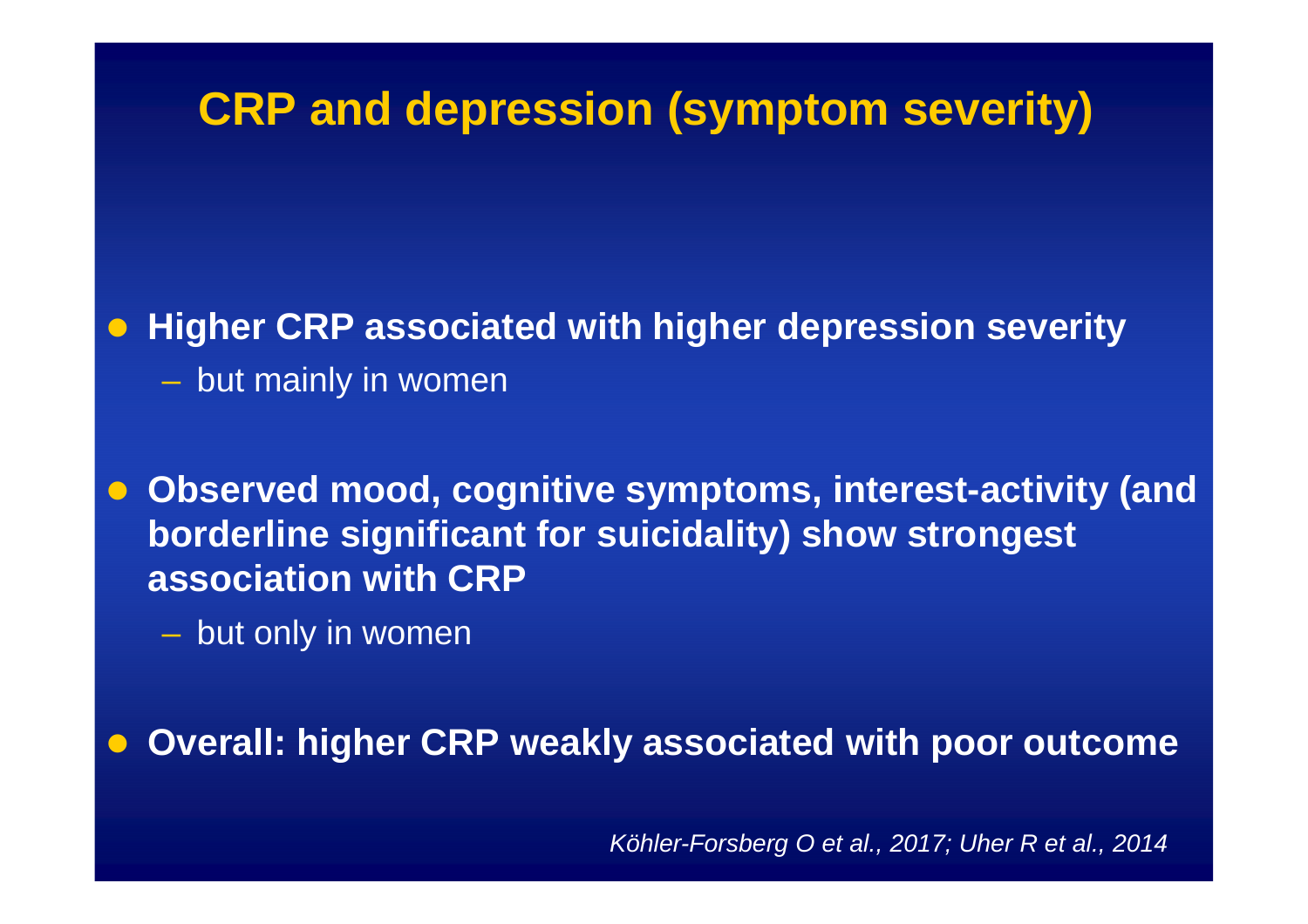# **CRP differentially predicts outcome with escitalopram or nortriptyline**

#### $\bullet$ **GENDEP :**

**Overall efficacy: escitalopram** (N=115) **= nortriptyline** (N = 126)

 $\bigodot$  **CRP and its interaction with drug explains more than 10% of the individual-level variance in treatment outcome:**

- **˂1mg/L (low cv risk and low systemic inflammation) :**
	- $\bullet$ **Escitalopram significantly better than nortriptyline**
- **>3mg/L (high cv risk and high systemic inflammation) :**
	- $\bullet$ **Nortriptyline significantly better than escitalopram**